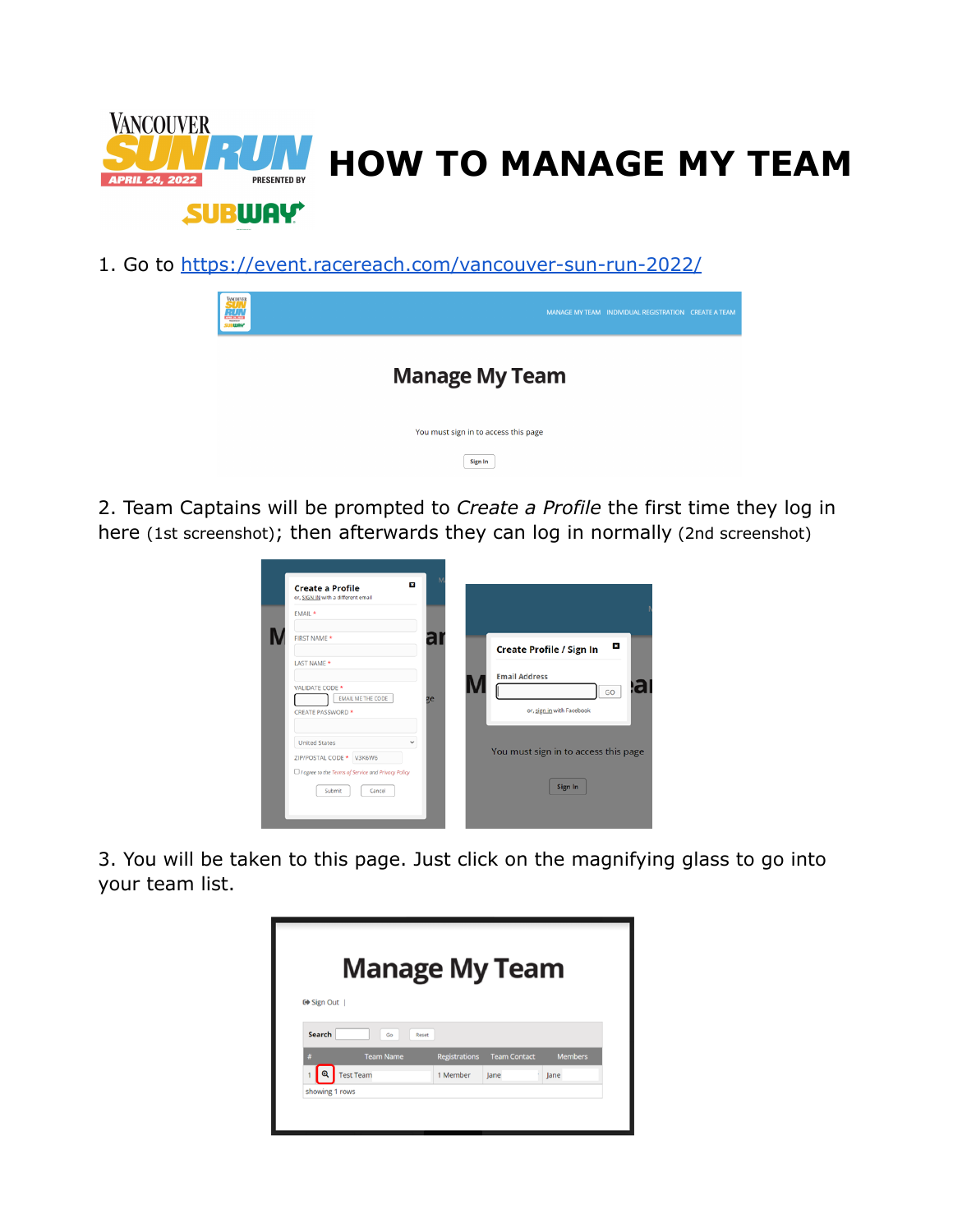- 4. Once logged in, the team captain can:
	- **See the list of people registered on the team**. Within each member, they can see the person's finish time and shirt size. Team Captains can update the member's shirt size if need be.
	- View/Update the **Team Name/Logo** and **Shipping Info** under the EDIT button**.** After March 4th, team captains will not be able to make any further edits so please send any changes to teams@vancouversunrun.com



5. For those in the Shaw Team Division and on Invoice, team captains can see the amount total, as well Lock & Request the team's **INVOICE and PAY** when they are ready to. All invoices must be paid by March 25th.



**6. Teams NOT ON INVOICE will still need to LOCK TEAM** when they are done with all the registrations. All Oasis Youth Teams need to do this.

**TEAM CAPTAINS - Please ensure to review your team list before you LOCK. Once a team is locked, NO ONE else can join the team any longer.**